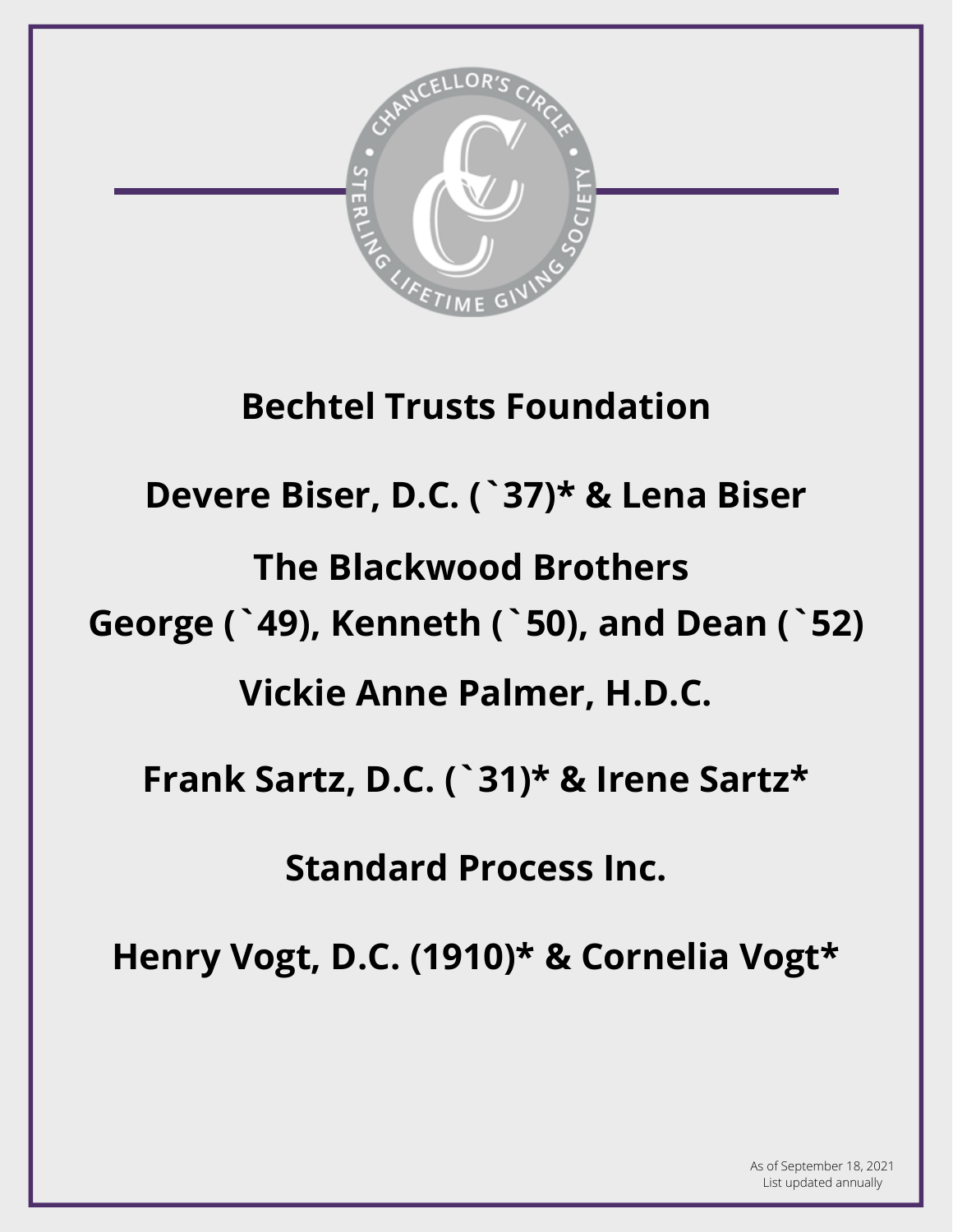

**Frederick Auerbach, D.C. (`41)\* Oren W. Babcock, D.C. (`41)\* Evan Beane, D.C. (`69) & Cynthia Beane A. Harry Bennett & Little Anne Bennett Charitable Trust Terrance D' Emilio, D.C. (`68)\* & Anita Bigo, D.C. (`56) Kenneth Blackwood, D.C. (`50)\* & Marvel Blackwood\* John Bottorff Sr., D.C. (`56)\* & Carol Bottorff\* Mickey Burt, D.C. (`73) & Karla Burt Austen Chan, D.C. (W `85)\* & Nora Chan Michael Chance, D.C. (`78) & Sandra Chance John Clair Converse, D.C.\* Mabel C. Covey Private Trust Foundation Fred Dehn, D.C. (`70)\* & Martha Dehn Florence E. Diehl\* John Donovan, D.C. (`50) & Darlene Donovan Lee A. Elkins\* Russell Erhardt, D.C. (`51)\* & Ruth Erhardt Estes Construction Richard & Carol Elliott Evans Elmer W. Ferguson, D.C. (1913)\* Florida Chiropractic Foundation for Education Kent & Jan Forney Robert L. Fredrich Trust Walter H. Frutiger Trust Harley Gilthvedt, D.C. (`66)\* & Viola Gilthvedt Clarence S. Gonstead Chiropractic Teaching Trust Frank J. Gough, D.C. (`31)\* Monte Greenawalt Foundation Bruce Hagen, D.C. (`53) & Bethel Hagen (`53) William M. Harris Family Foundation Mark Houk, D.C. (`80) & Inez Houk The Joint Chiropractic** Associated As of September 18, 2021